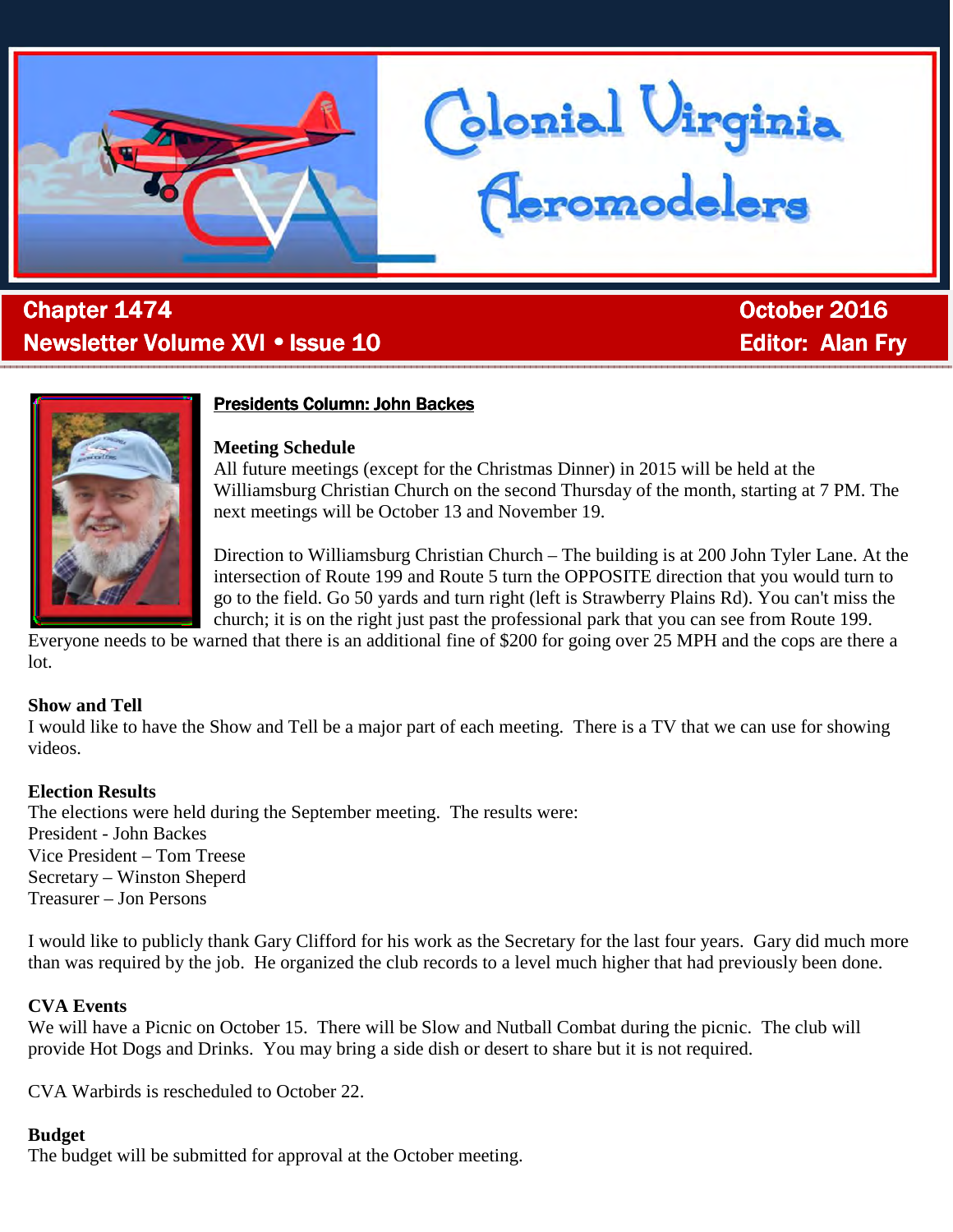# **Christmas Dinner**

We need to make a decision at the October meeting. If you have any ideas, please do the preliminary research and bring the information to the meeting.

**Contact Me**  Phone: 757-876-1241 Email: jb753@cox.net Address: 8630 Diascund Road, Lanexa, Va. 23089



# Secretary's Report: Gary Clifford

CVA Meeting Minutes 9/8/16

The September 8th, 2016 meeting, held at the Williamsburg Christian church, was called to order by the President at 7:02pm with 17 members and potential new member present. The President announced the minutes of the August meeting that were published in the corresponding newsletter. A motion was made to approve the minutes as published. The motion was seconded, a vote taken and approved unanimously.

# **Treasurer's Report:**

The treasurer reported income from the recent NMAD event, one new member and hat sales.

### **Site Improvements:**

Tom reported that he and Bill had mowed the runway and overrun area back to the safety fence and again noted minimal growth due to the continuing heat and dry conditions. He also stated that all the new assembly tables are in need of another treatment with a wood preservative.

# **Activities:**

Alan spoke about yet another very successful NMAD event that featured 31 pilots and no viewing complaints from spectators. The club was able to donate \$125 to our chosen charity " Homes For Troops", the 50/50 winner donated half of his winnings back to the cause and John's foam delta gilder design was a big hit with the children. The only noted hiccup was some incomplete entries on the new AMA registration form.

Jon reminded everyone to get their Cubs ready for the Cub Fly on Sept. 24<sup>th</sup>.

John mentioned the CVA Big Bird event on Oct 8<sup>th</sup>, the F.A.R.M. Float Fly on Oct. 1<sup>st</sup> and that NNPRC's Electrics Over Tidewater next weekend is a premier electric event and encouraged our members to attend.

**Safety:**  Nothing to report.

**Training:**  Nothing to report.

**Club Promotion:**  Previously discussed under Activities.

**Old Business:**  Nothing to report.

#### **New Business:**

John asked everyone to start thinking about the location choice for our annual Christmas Dinner and bring the information to our next meeting for consideration.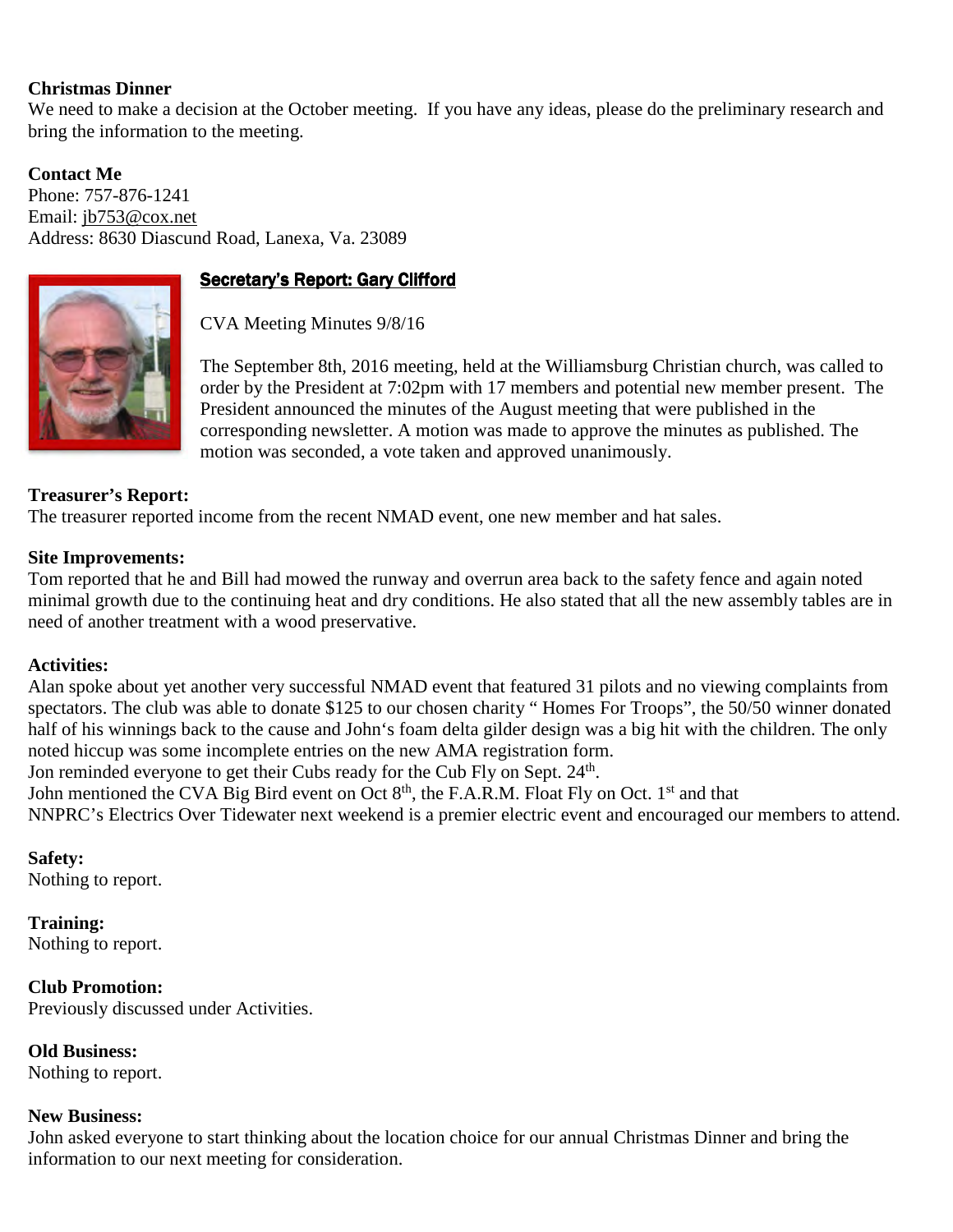John thanked Gary for his services as Club Secretary since 2012.

Tex announced that the Nominating Committee had confirmed that the offices of President, Vice President and Treasurer would remain as is and that Winston Shepherd has agreed to assume the duties of Secretary. A motion was made to accept the new slate for the upcoming year. The motion was seconded and approved unanimously. Gary mentioned that Winston and Fran & Steve had already agreed to participate in the open house event at New Kent Airport on Oct 15<sup>th</sup> and stated that although this is the same day as the club's Fall Picnic, anyone that could find some time stop by to represent CVA would be appreciated. Many of the pilots that treat us to full scale fly-bys during our events are based at New Kent Airport.

Winston indicated his investigation into the health of our PA system found some bad internal connections in the microphone and suggested replacing it with a state of the art unit from Radio Shack. A motion was made, seconded, and passed to proceed with the purchase.

# **Show & Tell:**

Prospective new member Neil Suesz introduced himself and spoke about how is interest in R/C started. Welcome Neil.

Bob Felberg gave an update on the continuing health issues of former member Pete Rawlings.

John displayed his latest discovery, that being, a superior elastic band to replace the old #64 that we usually

s t r e t c h to suit our requirements. These new bands are a #117B offered by Hobby Express.

John indicated his triple delta formation aircraft is performing much better with the CG change and refined mixing of control surfaces.

# **Personal Note**

As I step down from my Secretarial position at this election would like to take this opportunity to thank each and every member of CVA for your support during my tenure. I have enjoyed both the responsibility and the privilege this position offers. I have had the pleasure of reading through all the very old minutes several times and there is some pretty amazing stuff in there. But the fact that is most prominent through all of them is that aside from having the most desirable flying field anyone could ask for, what makes this club great is the members. Each and every one of you has a role. Some big and some small, but the diversity of knowledge and personality and interaction is the glue that holds it all together and I'm proud to be part of it. You should be too.

And finally, let us never forget what tremendous role the Hofmeyer family has played in our club's history. Not only as a great landowner but as an active participant in our continued growth.

Thank you Gary Clifford

There being no further club business the meeting was adjourned at 7:50pm.



# **Activities: Joe Musika**

We did put on the Cub and Cousins event last month and it was a BIG success! Twenty two pilots flew over the day. Lots of airplanes, both big and small flew and everyone enjoyed themselves! Thanks to John Persons our event was a big success, he deserves all the credit. This month we have 3 events planned. The first is a Giant Scale. In order to fly in this event the plane must have a wing-span of 80 inches or longer if a single wing. Multi-wing planes must have wing span of 60 inches or longer. The date is OCT. 8th, GOD willing! Oct. 15th is our annual Fall Picnic. It is open to all, and it's rain or shine! If you wish to bring a dish, feel free too!! It's a fun day. Oct. 22 we will be having Warbirds over Williamsburg!! It is

always a big event, and we hope for a lot of entries. This event is the culmination of our season, so let's go out with "A BANG"

More next month........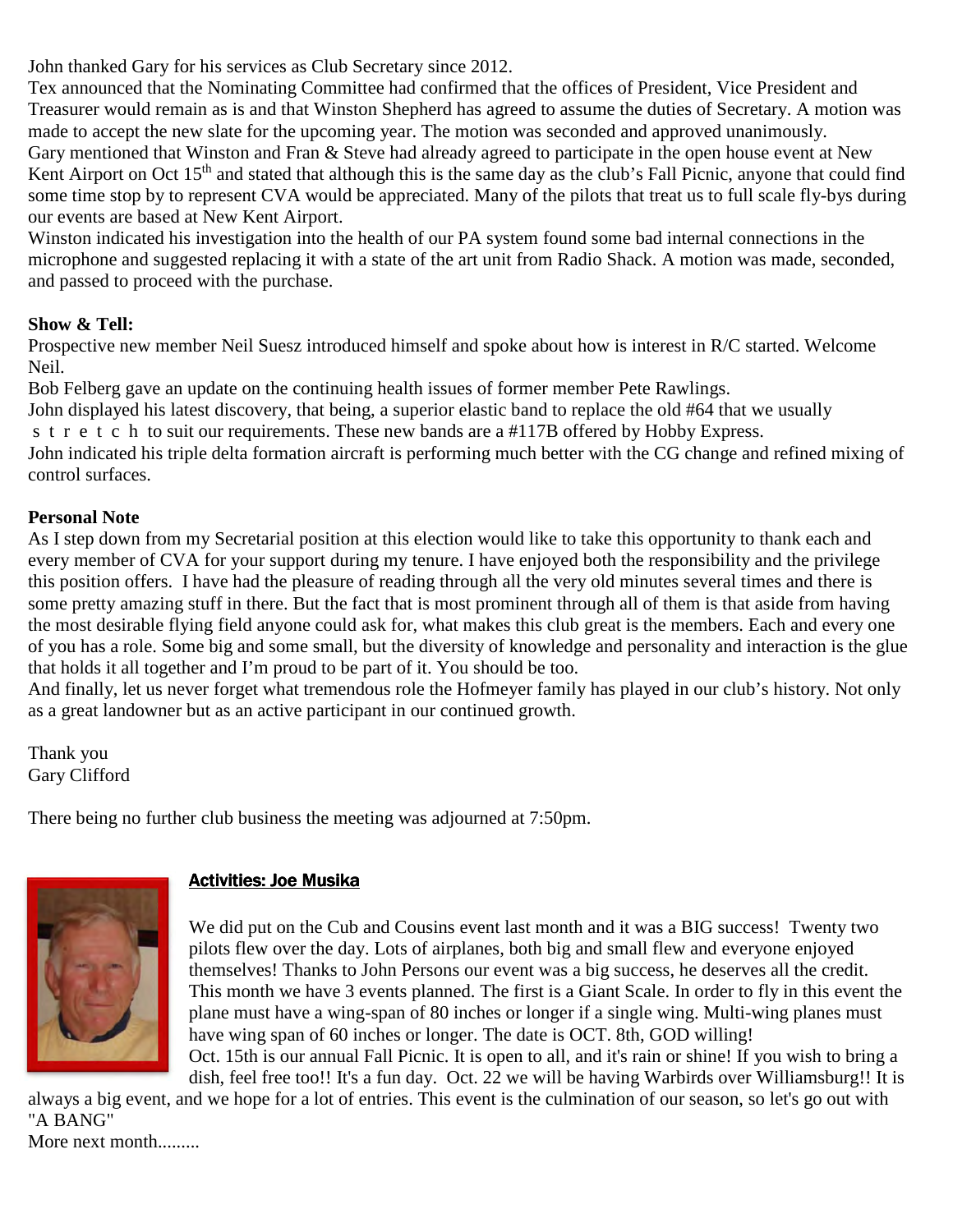

# **Training: Alan Fry**

# **Website of the Month:**

**Heads Up RC** recently revamped their online store website. One improvement is the addition of a wish list which can be used to store items that you want to purchase until you are ready to place an order. I think the overall layout of the website has been improved. Here is the link:

http://www.headsuphobby.com/

**Do you have a favorite website? If so, let me know and I will put it in the newsletter. Favorite online store, how to build, how to fly, etc- send me the link! My email address:** 

# AlanWFEmail-CVA@yahoo.com

# **Ten Radio Control Mistakes to Avoid, Part 3**

The following is part 3 of a reprint from **CrashTestHobby.com** and is used with permission from Lee Aston of CrashTestHobby.com:

**Don't have too much movement in the flight surfaces.** More movement does not make your plane fly better. If your elevons move too far the air flowing over the wing is disrupted and the plane can stall and spin or snap roll when it is not expected. We use big elevons to get smoother air flow. They only have to move a little bit to have a lot of effect on the control of the plane. If you watch the videos of us flying you can see how aerobatic our planes are even though we have a small amount of movement. This control comes from having the center of gravity in the right place, a light plane and the right amount of movement in the control surfaces.

You can double the strength of your servos by the way you connect them to the elevon horns!!!

Push rod should go from the second hole out on the servo arm to the top hole in the horn.

One of the most common RC mistakes is the servo gets overloaded and fails under high stress.

We build combat planes. We abuse our linkages. Here is how you make them secure.

Leverage problems are difficult to see on the workbench but happen in the air with the forces of flight.

Stress your elevons and linkages as a test before flying. Make sure everything is solid and not flexing or moving. Set your linkages up as shown in the drawing below.

Glue your servo so it is solid in the wing and cannot move under extreme pressure.

Make sure your elevon horns are tight in the elevons. Loose horns can be hard to diagnose but can happen on older planes.

Use a push rod guide to keep the wire from flexing under compression. If the push rods flex your plane will not be easy to fly. You need to be able to turn the servo by moving the elevon from the tip with the radio off without the push rod flexing.

Your elevons must be stiff and not be flexing under stress.

Don't use the programming on the transmitter to reduce throw until you have set up linkages as shown:

# **Maximize Leverage**  $\overline{\phantom{a}}$ **Crashtesthobby.com**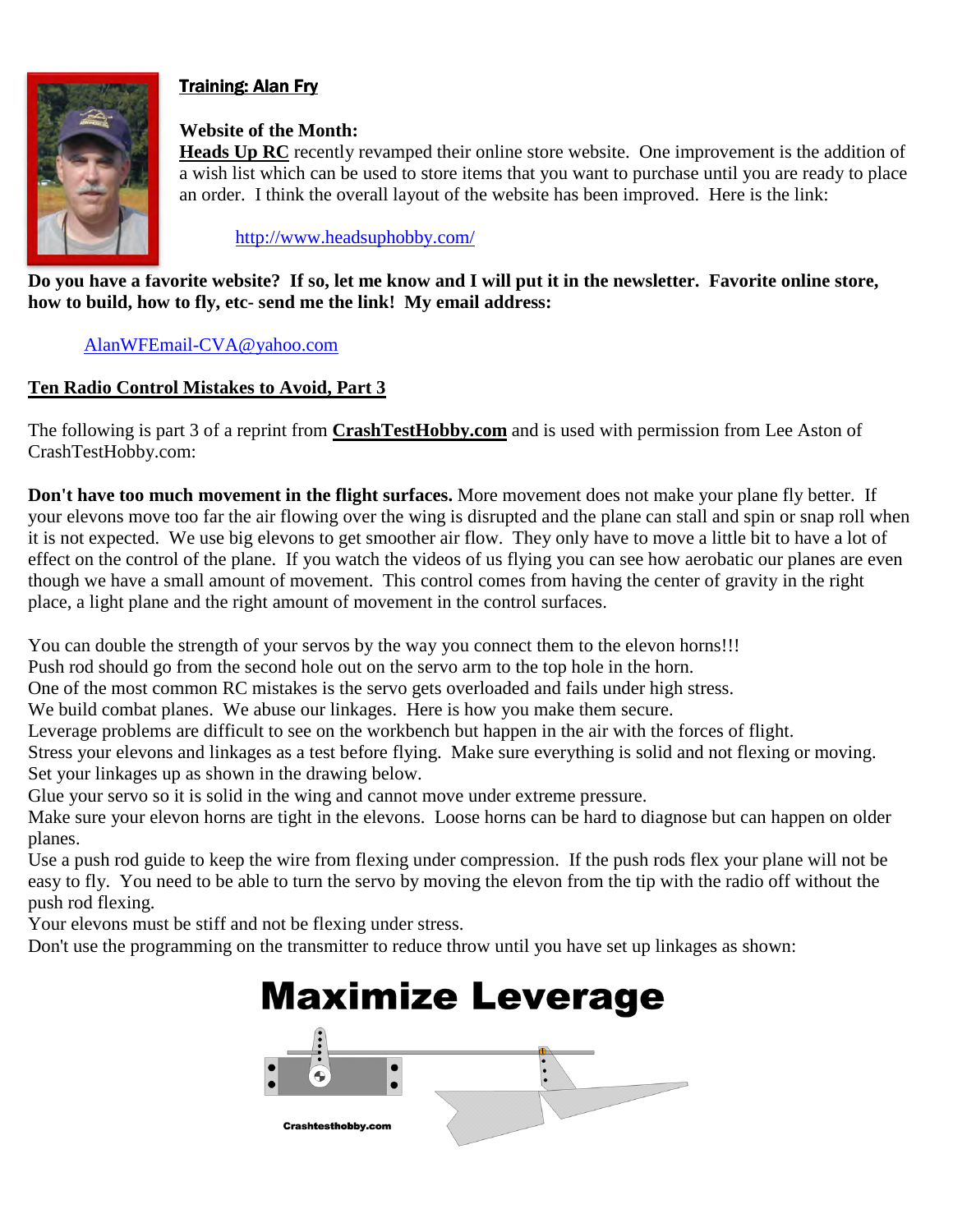# **Trimming and Balancing Your RC Plane Video:**

https://youtu.be/YigsjfPlEjg

# **LED Light Installation on a flying wing:**

# https://youtu.be/e3gUJ7eCLuc

# **Program your radio correctly** -

Don't have too much movement in your flight surfaces or your plane will snap roll and be hard to control. You want the elevon to move up 3/8" and down 3/8" with aileron roll.

You want the elevon to move up 3/8 and down 3/8" with elevator or up and down movement.

If your linkages are set up as shown above you shouldn't have to reduce throws on the transmitter.

You can double the power of your servo by how you connect your push rods.

You want your servo to turn all the way but only give the desired amount of movement in your elevons.

The bottom diagram describes elevon movements with you standing behind the plane.

All flying wings have a little reflex or about 1/4' up trim on the elevons. This is normal.



# **Anything that pokes up or out of the wing airfoil pattern will disrupt air flow.**

We have to live with servo arms, control horns, push rods and an occasional battery plug but even these parts decrease the glide and increase the energy consumed. FPV requires more individual components and all of them need to be buried so they don't disturb air flow and create turbulence. Your plane will fly better if you bury the components. The top of the wing is more sensitive to this disruption than the bottom of the wing or the fuselage.

I know we leave some of our wires exposed and aerodynamically that is a crime. Anything that disrupts the airflow over the wing where the lift is created will kill lift. Wind tunnel tests show something as thin as a piece of scotch tape can disrupt airflow and change the lift. LED lights stuck to the outside of the laminate really kill lift especially if they are on the top of the wing. LED lights should be buried in the foam and covered with laminate for the plane to fly its best.

Take a look at spoilers on gliders. All they do is disrupt the air over the wing and the plane drops out of the sky. A lot of the FPV gear sticks up in the air flow and kills lift. LED lights kill lift if they are left exposed. The worse violator we frequently see is the flat front of the GoPro camera. I like the video quality of the GoPro but it does not have an aerodynamic shape. For this reason I use the Mobius Camera instead. Even on a plane as big as the Herc I can feel the difference in the way the plane flies with a GoPro on it.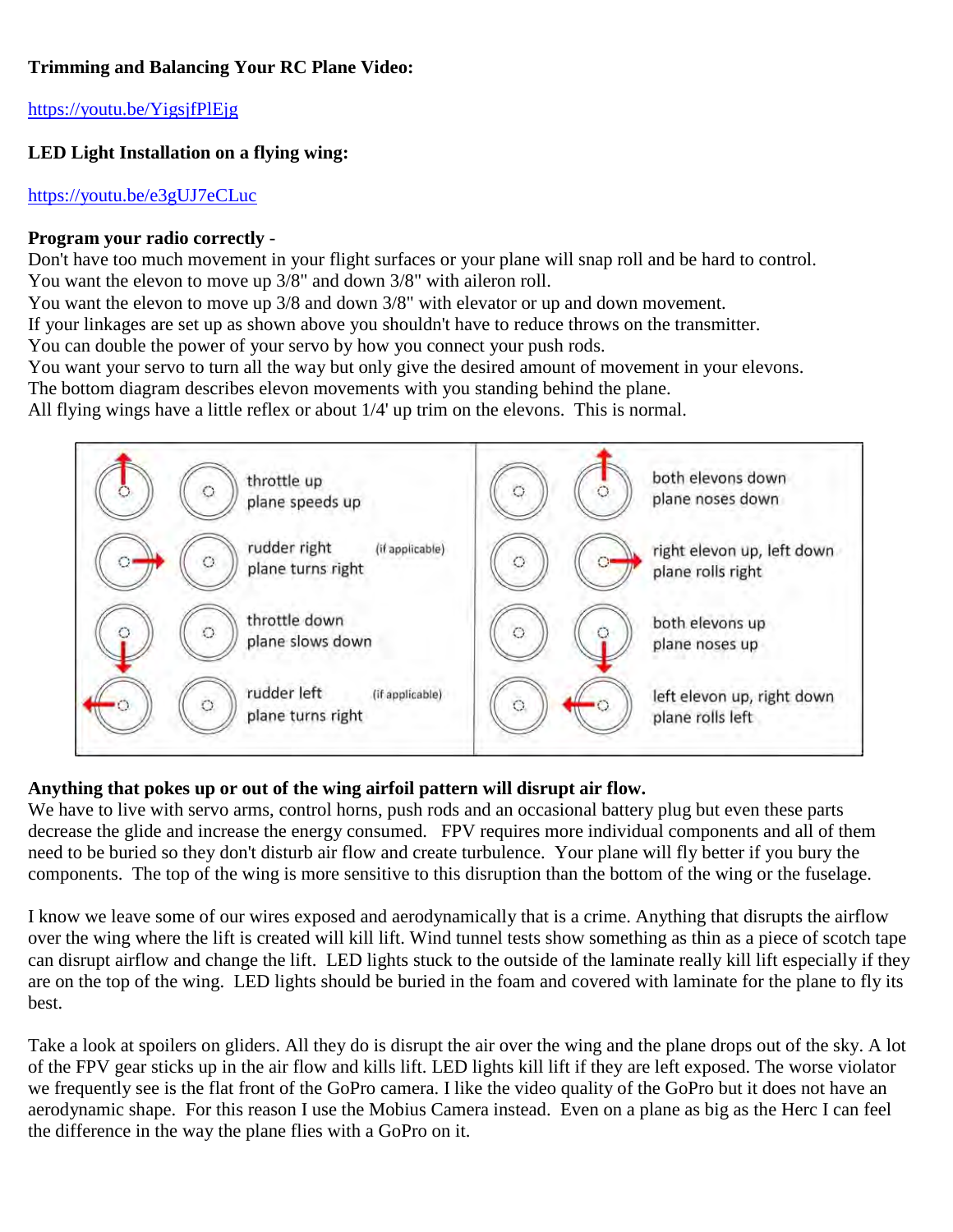Keep the airflow over the wing as smooth and undisturbed as possible**!!**

# **Make sure you are using low temp glue stick with a low temp glue gun.**

We have seen high temp hot glue sticks used with a low temp glue gun. The hot glue may flow but won't penetrate or stick to the servos, control horns, wing dowels or motor pods and sometimes even the foam. Hot glue is my favorite way to build because I can build clean and fast, but you have to get the right glue at the right temperature.

Another glue problem you need to be aware of in hot weather or if you paint your plane black or another dark color or let your plane sit on a black hot road in the sun or if your plane is left in a hot car, is your hot glue may melt and get soft. I have had a couple of control horns pull out in extremely hot weather. I have also see servos come out in hot weather. I think their black color may have had something to do with it.

I have also learned to be aware of the temperature and protect my planes from extreme heat because heat can also warp a wing or elevon or aileron as the laminate reacts to the high temperature. Wing warping can also happen with uncovered wings like on the Albatross or the Pelican. This is a rare problem but something that happens in hot climates or more often in cars on hot days.

# **Set up your power train correctly**

The throttle position varies between radio brands.

You need to know where your throttle output on your receiver is to know where to plug in your ESC.

Do you have the right set up for your size and speed of plane?

Do you have the right battery and ESC for the motor and prop you are using?

Using the wrong propeller for the speed you want to fly and the size of your plane is a common set up problem.

Is your battery, ESC and motor hot after you fly? If so use a smaller prop or bigger motor, ESC and battery.

The sound my motor makes often is a clue that I have a prop, battery, or set up problem.

Read below for more information on each of the components and how to set up and trouble shoot your system.

Even I have had my prop on backwards recently. It is easy to do and sometimes hard to diagnose.

Weak batteries have also frustrated many flyers who thought they had different problems.

Trade out parts **one at a time** if you are having trouble diagnosing a problem.

Try a different battery, ESC and motor if you lack power or have the motor cutting out.



**We include clear laminate in our kits**. **We get a lot of questions about how to laminate correctly. See the videos below and watch the techniques.**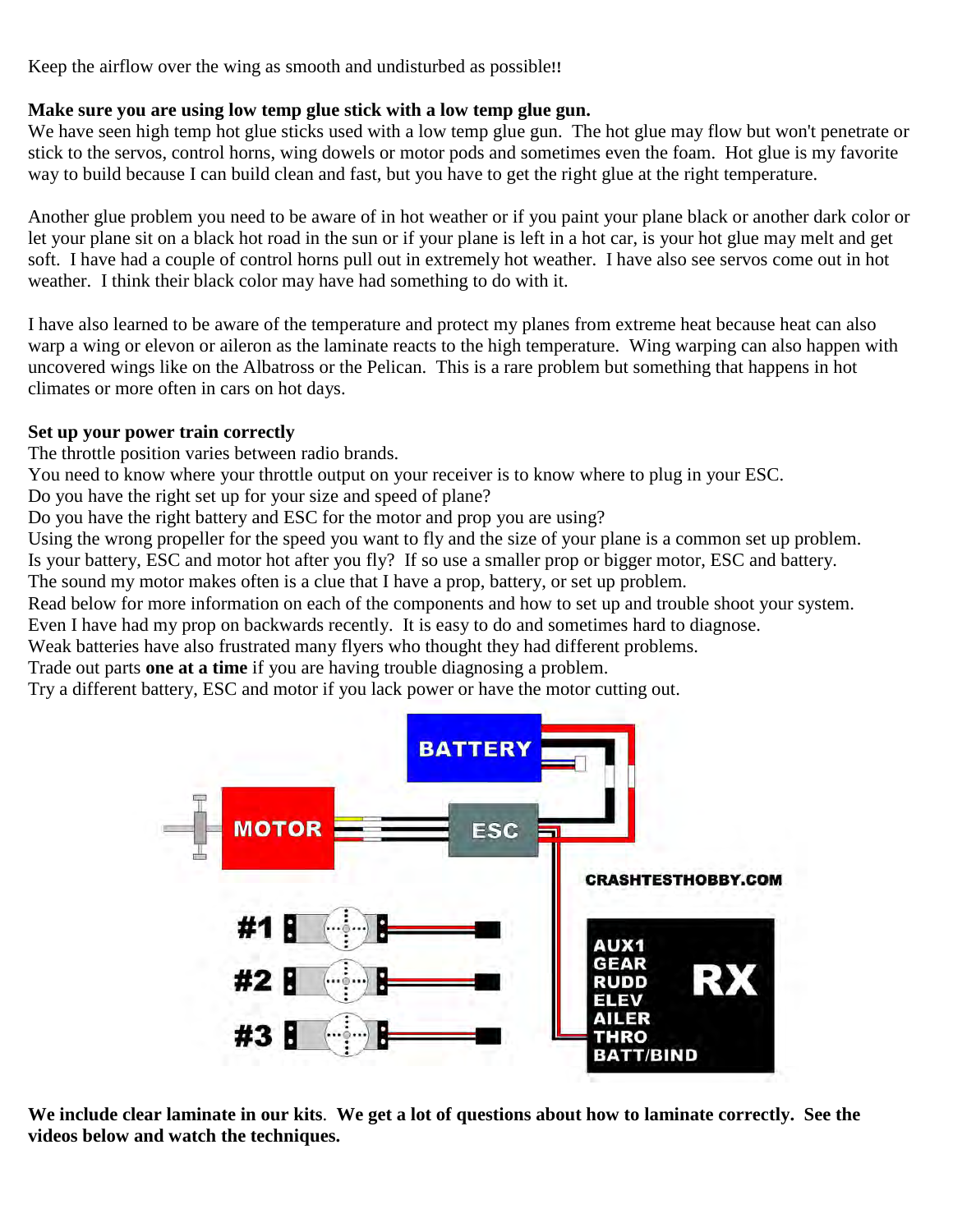**There is a secret. When you laminate keep the iron cool.** The laminate sticks from about 165 degrees to 240 degrees. You want to stay as close to the bottom temperature as possible. The higher temperature will melt and distort the foam and warp the wing. You don't need an inferred thermometer to laminate. Before you start ironing on the wing and elevons take a few laminate scraps and iron them to your box. Turn your iron down to where the laminate just barely sticks without wrinkles. After the laminate is stuck down you can turn the iron up a little for a final once over to make sure it is stuck down and shrunk as needed.

**Hobby irons do not have good thermostat control.** They can fluctuate wildly. In testing I can have a 50 F degree swing without changing the setting on my name brand irons. My iron tends to oveheat if I leave in on the bench for too long between times it is used. I keep a wet rag on the bench and cool the iron if it has been sitting so I don't cause problems with the laminate... especially on the elevons. I have used a water spray bottle before to cool the iron but it may get moisture in the wing and edges and keep them from sticking.

Lay out your laminate with about 2" extra on all edges. I like to make a long straight stroke down the middle of the wing as my first stroke of the iron then work the laminate to the edges to get out the wrinkles. If you work from a corner or an edge, the wing can warp. It also helps to get a flat wing if you iron the laminate on the bottom of the wing first.

When the iron is too hot a couple of things happen. First the laminate starts to shrink before it is touching the foam so you get wrinkles. This is more common on the thinner elevons that can quickly overheat. The reason the laminate adhesive doesn't stick as well with too hot of an iron is that the hot glue doesn't cool and set fast enough before the laminate has come back off the overheated foam. Also the hot air expands and leaves air bubbles under the laminate that can lift it off the foam. If your iron is too hot and you try over and over to stick the laminate down, your laminate picks up some overmelt from the foam and then the laminate adhesive is deactivated. Closely watch for distortion in your airfoil and the elevons as you laminate. The foam melts and changes shape with too hot of an iron so you get flat areas on the wing and thin sections and wrinkles on the elevons?

The laminate we use in our kit is the easiest laminate to control I have used. It is stronger and easier to apply because it doesn't shrink as much as Monocoat or Ultracoat and doesn't split with a hard landing. You will do a better job if you understand its properties before you use it the first time. You need to learn a how it behaves at different temperatures. The second plane is always easier than the first. Several of our plane videos show how to laminate so watch the demonstrations before you start.

# **The advantages of our clear laminate are:**

We include it in the kit at no extra charge.

It offers great UV protection of the foam and of the Extreme Tape.

It doesn't need a spray adhesive (3M90 or 3M77) to get it to stick.

If you use a spray adhesive you are adding weight to your plane.

It is stronger than Ultracoat.

It is easier to apply because it has less shrinkage.

Repairs and wrinkles are almost invisible because the laminate is clear.

You can see the structure of the plane through the covering making it easier to see if there is damage.

You can add decals and colored packing tape to get color.

You can use holographic tape that adds a 3D dimension to the appearance of the plane.

The clear laminate is the product of choice if you are adding LED lights.

We still see a lot of planes covered with the Ultracoat. They do look good. I have used it myself.

# **Windowmaker #2 Laminating with a Cool Iron video:**

https://youtu.be/qP94aH7Zpjw